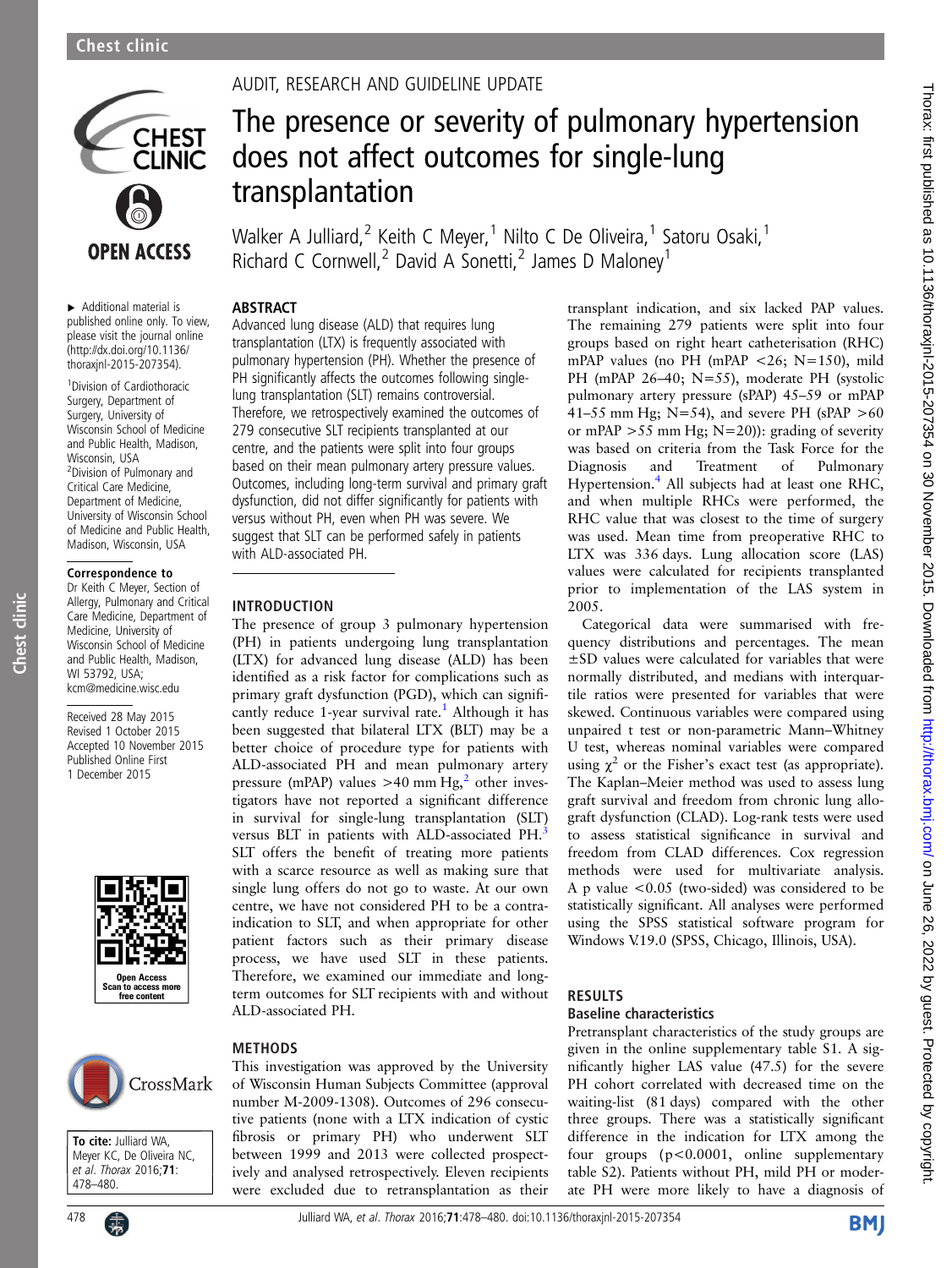COPD (34%, 51% and 32%, respectively) than the group with severe PH (5%).

## Intraoperative characteristics and early postoperative outcomes

There was a significant difference in rates of cardiopulmonary bypass (CPB) usage (see online supplementary table S3), which was significantly higher for the severe PH cohort (65%) versus all other groups (15% (no PH), 15% (mild PH), 30% (moderate PH); p<0.001)), but the length of CPB was no different between groups. Postoperatively, patients with moderate and severe PH had a higher rate of nitric oxide (NO) use (70% and 80%; online supplementary table S4) compared with patients without PH or mild PH (40% and 49%;  $p < 0.001$ ). The use of extracorporeal membrane oxygenation (ECMO) was minimal in all groups, and although patients with severe PH were the highest, patients with moderate PH were the lowest. Despite these increases in NO and ECMO use, important clinical factors such as length of ventilation, prolonged ventilation and severe PGD were no different among the four groups. Furthermore, there were no differences in 30-day mortality, length of stay or readmission among the four groups.

## Long-term survival and freedom from CLAD

There were no differences in long-term survival among the four groups (figure 1), and the incidence of CLAD was similar for all groups (see online supplementary figure S2). Furthermore, after controlling for age, time on the waiting-list, LAS values, serum creatinine,  $FEV<sub>1</sub>$  per cent predicted and pulmonary capillary wedge pressure, the presence of mild, moderate or severe PH was not found to be associated with increased risk of death (see online supplementary table S5). Additionally, when we analysed long-term survival for all subjects using a mPAP threshold of 35 mm Hg, there was no difference in Kaplan-Meier actuarial survival between the two groups (see online supplementary figure S3).

## **DISCUSSION**

Our results corroborate the previous studies that reported no difference in survival after SLT in patients with ALD and coexisting PH (see online supplementary material discussion). However, our study is the first to examine the impact of different degrees of PH severity in patients undergoing SLT, has a longer time period of post-transplant follow-up and examined a



Figure 1 Long-term survival of single-lung transplant recipients with or without secondary pulmonary hypertension.

larger number of recipients than previously published singlecentre observational investigations.

A major concern in performing SLT in patients with PH, especially when PH is severe, is the theory that the increased native lung haemodynamic pressures will promote hyperperfusion of the newly implanted lung and increase the risk of developing PGD.<sup>[4](#page-2-0)</sup> Because of this concern, many centres preferentially perform BLT in all patients with PH. Although we observed a higher rate of NO usage in the severe PH cohort, we did not identify any significant differences in rates or severity of PGD, duration of assisted ventilation, intensive care unit (ICU) length of stay or overall hospital length of stay among our recipient cohorts. The increased rate of NO usage in this group is likely due to the fact that we aggressively use NO intraoperatively in most patients with PH, and NO is promptly discontinued postoperatively when the recipient has stabilised in the ICU. We have had a low threshold for using NO in SLT to maintain oxygenation and haemodynamics in patients with PH in preventive as opposed to salvage fashion, and most patients with elevated pulmonary pressures would have NO initiated prior to incision. Similarly, we routinely use CPB in all patients undergoing BLT, and it is frequently used for SLT recipients perceived to be at high risk of developing significant PGD. Cannulation is performed prior to implantation of the lung and CPB is initiated prior to reperfusion. The rate of ECMO usage in the severe group was also the highest; however, this may have been due to non-PH factors, as patients with moderate PH had the lowest rate of ECMO use and patients without PH were between the two groups. Most importantly, long-term survival was no worse in any of our PH groups compared with patients without PH; therefore, these minimal postoperative differences did not appear to have any clinical implications.

A relative lack of donor lungs is a continuing problem that significantly limits transplantation of candidates on the waitinglist, and new strategies to both increase the donor organ pool and optimally use donated lungs are much needed. $5$  Our study suggests that SLT can be considered for patients with WHO group 3 PH rather than preferentially performing BLT, thereby increasing organ availability without compromising outcomes. Indeed, in COPD, there is evidence to suggest that a policy of using SLT improves access to organs for other potential recipients without a significant increase in posttransplant mortality.

Limitations of our study include its observational, retrospective design, the heterogeneity of recipients' lung disease diagnosis, the potential selection bias introduced for patients selected for SLT and the time span of 14 years. Implementation of the LAS, for one, has had the effect of changing the primary indication for transplantation from COPD to idiopathic pulmonary fibrosis (IPF) at our institution as well as worldwide. We and others have observed that patients with IPF listed for LTX following implementation of the LAS were generally older, had greater requirements for supplemental oxygen, had lower cardiac index values and had more comorbidities. This trend is likely to continue, especially with the recent candidate selection criteria update that suggests that candidates up to 75 years of age can be considered for transplant. Many of these elderly individuals are likely to have IPF, which is frequently accompanied by a moderate-to-severe degree of PH.

In conclusion, patients with PH, even when severe, who underwent SLT at our centre had no significant differences in immediate postoperative outcomes, incidence of CLAD or longterm survival when compared with patients without evidence of coexistent PH. We suggest that PH should not by itself be